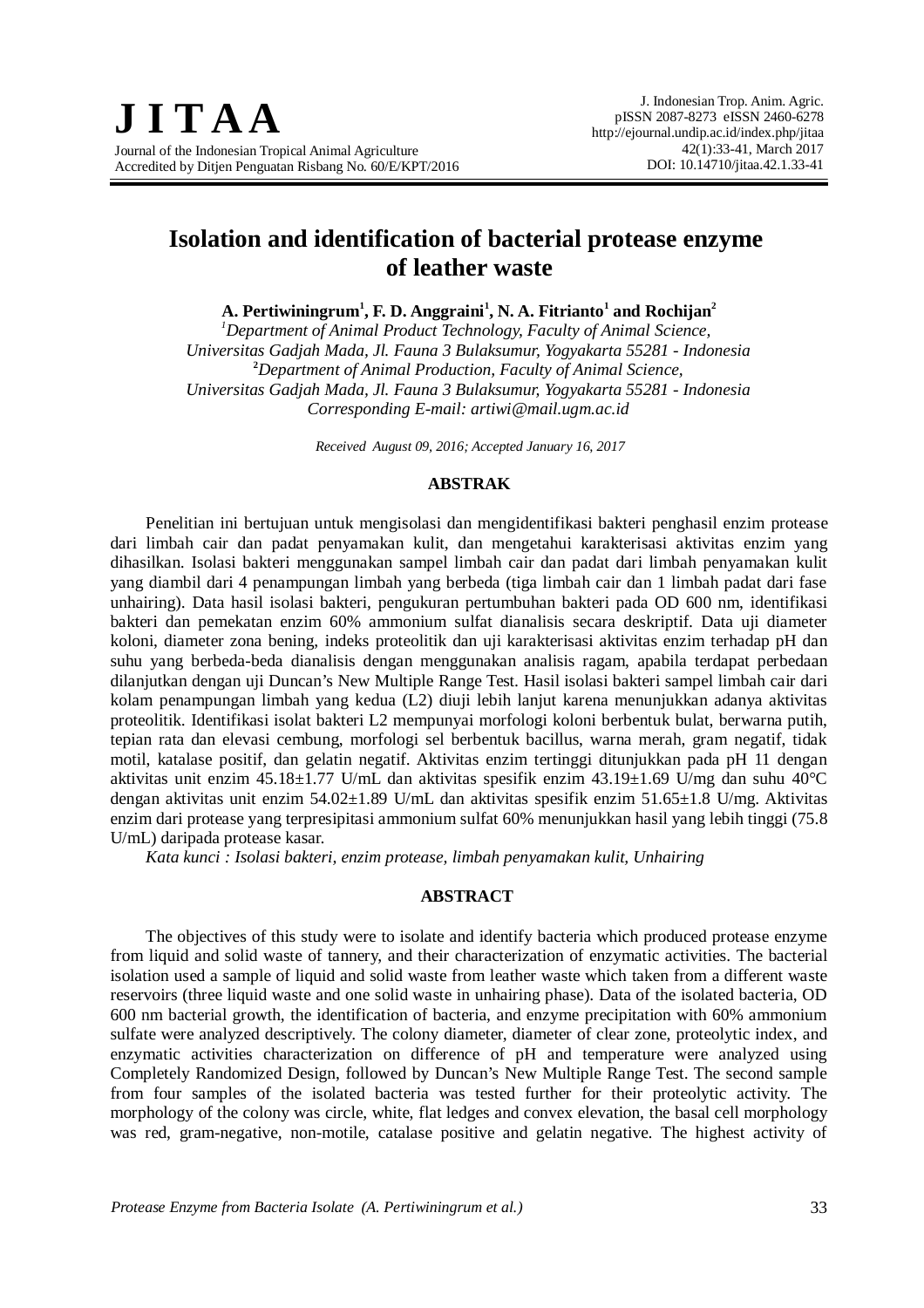enzyme on pH 11 with activity unit enzyme  $45.18\pm1.77$  U/ml and specific enzyme activity  $43.19\pm1.69$ U/mg and temperature of 40 $\degree$ C activity unit enzyme 54,02 $\pm$ 1,89 U/ml and specific enzyme activity 51,65±1,8 U/mg. The activity of enzyme from protease were precipitated ammonium sulfate 60% showed a higher result of (75,8 U/ml) rather than rough protease.

*Keywords: Isolation of bacteria, protease enzyme, Tannery waste, Unhairing*

# **INTRODUCTION**

The most important process in the tannery is the removal of non-collagenous compounds, and the rate of this removal determines the quality of the leather (Widodo, 1984). The addition of enzymes is needed to simplify the process of leather tanning. In addition to facilitate the tanning process, the enzymes can also replace the chemicals, which means a reduction in the amount of chemical waste (Alexander *et al.*, 1991). Therefore, the production of enzymes is needed for leather tanning process.

Protease enzyme can be produced from animals, plants and microorganism products. When the enzyme derived from plant and animal products are used, it may have drawbacks. This is because the plant tissues contain hazardous materials such as phenolic compounds. Protease enzymes used in the industry are generally produced from microorganisms. The use of microorganisms to produce the protease enzyme has several advantages. It can be easily produced on a large scale, it has relatively short production time, and it can be produced in a sustainable manner with a relatively low cost (Thomas, 1989).

Protease was one of the three groups of enzymes which was commercially traded with the value of 60% of the total sales of enzymes and applied as biological catalyst in food industry, detergent industry, and leather industry (Suhartono, 2000; Agrawal *et al.*, 2004; Kumari 2014). The global market for industrial enzymes reached 3 to 4 billion dollars per year, 4 to 5 million of them were in Indonesian market which was fully imported from enzyme-producer countries (Rajasa, 2003).

Proteases played a major role in many biological functions, ranging from the level of cells, organs, to organisms, namely to carry out metabolic reactions and regulatory functions (Rao *et al.*, 1998; Vázquez *et al.*, 2008 ).

Several microorganisms that had been known as protease-producers in commercial applications were Bacillus, Lactobacillus, Pyrococcus, Termonospora rhizopus, Mucor, Endothia and Aspergillus (Ward *et al.*, 2009). The proteolytic enzymes made from bacteria were introduced in 1960s by Gebruder Schyder from Switzerland and Novo Industries A/S from Denmark, and until today, the use of bacteria as protease-producer has a great opportunity. There are several types of bacteria Bacillus capable of producing protease (Kumari, 2014; Tejaswini *et al.*, 2014). Several types of Bacillus were reportedly capable of producing protease, among others was *B. thermoglucosidasius* AF-01 (Fuad *et al*., 2004) and B. subtilis (Tejaswini *et al*., 2014).

The objectives of this study were to isolate and identify the bacteria producing protease enzyme from liquid and solid waste of tannery. The protease are characterized for enzymatic activities. Results of this study are proposed as alternate source of protease enzyme contributing to tanner industry, especially in unhairing phase.

### **MATERIALS AND METHODS**

#### **Sample Collection Procedures**

Tannery wastewater samples were obtained from tanning industry and the samples of liquid and solid waste (Figure 1) were collected from four different reservoirs as as L1, L2, L3 and L4 (Figure 2). The L1 was isolated from liquid waste sample of first waste storage, L2 was isolated from liquid waste sample of second waste storage, L3 was isolated from liquid waste sample of third waste storage and L4 was isolated from solid waste sample (sludge). The types of waste used in this study were liquid and solid wastes. Samples of the waste were taken from three tannery waste storage ponds. The first pool contained tannery waste before processed, the second pool contained tannery waste which was processed by aeration, and the third pool contained tannery waste after being processed. The solid waste samples were taken from the solid waste container in the form of sludge.

# **The Isolation of Bacteria**

Samples of liquid and solid waste were taken 1 mL each. The concentration was then reduced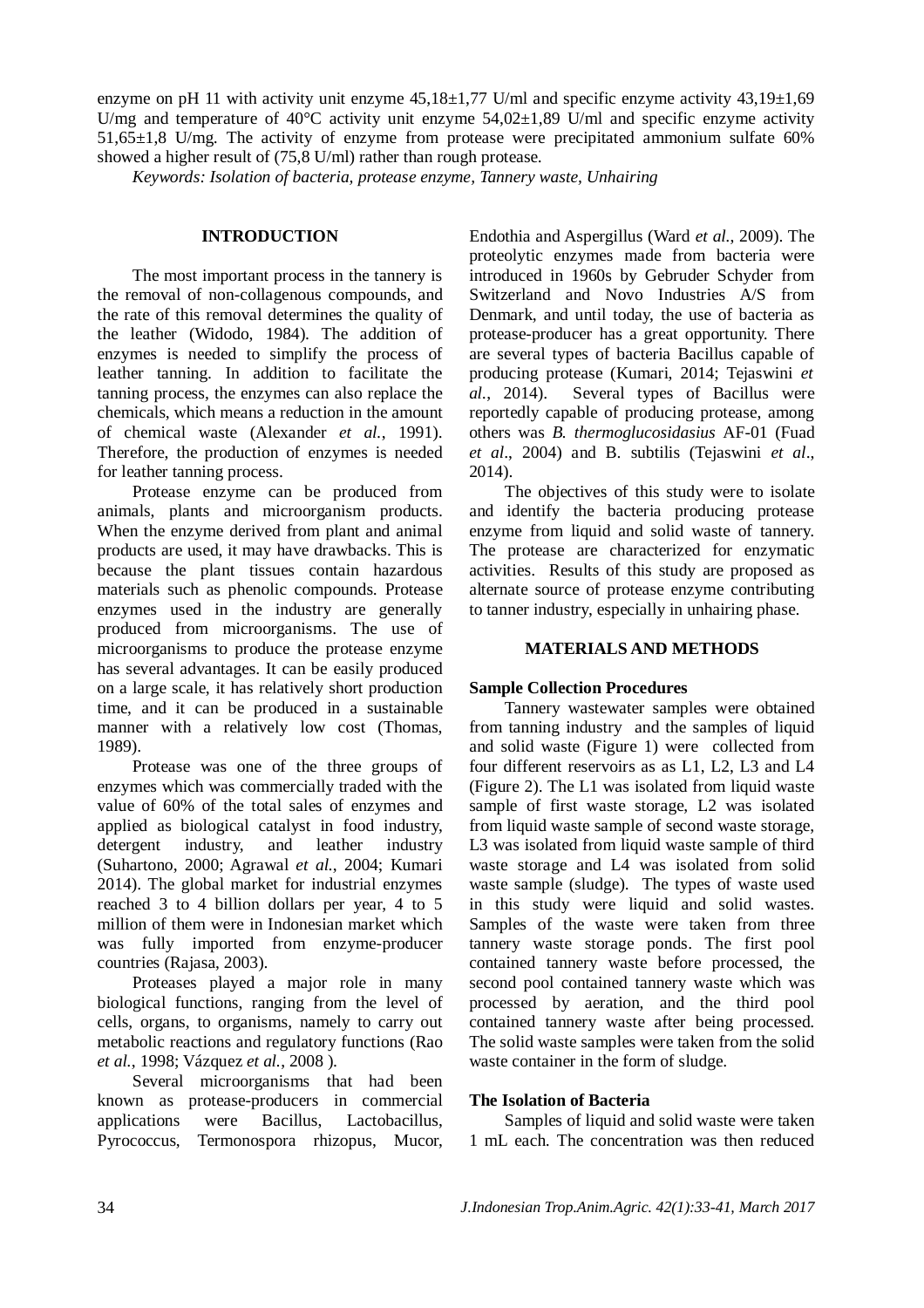

Figure 1. Tannery wastewater samples which obtained from tanning industry. The symbols (a) Liquid waste sample of first waste storage, (b) Liquid waste sample of second waste storage, (c) Liquid waste sample of third waste storage and (d) Solid waste sample (sludge).



Figure 2. Isolation results of tannery solid and wastewater samples were obtained from tanning industry. The symbols (L1) was isolate L1 from sample (a), (L2) was isolate L2 from sample (b), (L3) was isolate L3 from sample (c) and (L4) was isolate L4 from sample (d).

with a serial dilution from  $10^{-1}$  to  $10^{-10}$  using sterile distilled water. The dilution results of  $10^3$ ,  $10^{-9}$  and  $10^{-10}$  were each taken 100 µm, planted with pour plate method on skim media, and incubated at 27°C for 72 hours. The positive test was marked by a clear zone formed around the colonies. The single colony which produced the clear zone is then purified by replanting isolated bacteria in skim media and incubated at 27°C for 72 hours. The purification results were grown on agar slant skim media, incubated at 27°C for 72 hours, and stored at 5°C (Rahayu, 1991; Miyamoto *et al.*, 2002 with modifications).

The purified bacterial isolates were then tested for their ability to grow in an alkaline medium with pH of 7, 8, 9, 10, 11 and 12. The addition of NaOH helped with the adjustment of the medium's pH. The pre-culture that would be planted to the medium was diluted to  $10-10^{-10}$  with sterile distilled water. Pre-culture (0.1 mL) was poured into the dense agar medium and flattened with dirgalski, incubated at 37°C for 24 hours, and observed to determine the growth of the colony at each pH.

#### **Identification of Bacteria**

The identification of bacteria isolates

included morphology test, gram staining, catalase test and motility test.

# **Measurement of Colony Diameter and Diameter of Clear Zone**

One drop of pre-culture was planted in agar medium with different pH treatment of 7, 8, 9, 10, 11 and 12, then incubated for 72 hours. The diameter of bacterial colonies and the clear-zone diameter were measured with calipers (Schmidt *et al.*, 2011).

### **Measurement of Proteolytic Index**

Proteolytic activity of the bacteria grown in skim medium was indicated by the appearance of a clear-zone around the colony formed. Proteolytic index was defined by measuring the diameter of the clear zone and the diameter of bacterial colony. The proteolytic index is the ratio of clear area's diameter to the diameter of bacterial colonies (Baehaki *et al.*, 2011).

### **Protein Measurement in Protease Enzyme**

One mL Protease enzyme was added with 5 mL of reagent C, shaken immediately and allowed to stand at room temperature for 10 minutes. This was then added with 0.5 mL of reagent D, shaken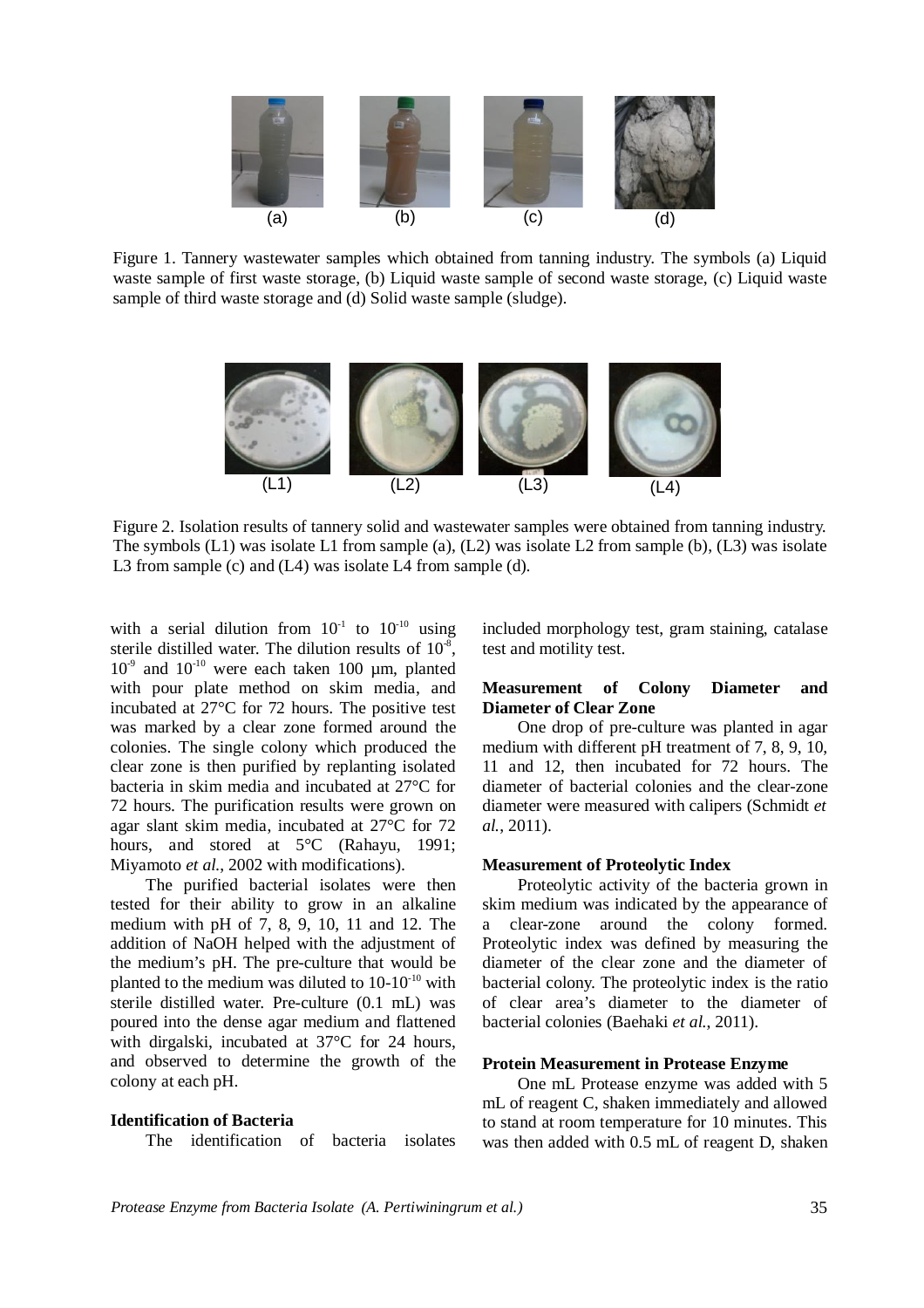immediately, and left at room temperature for 30 minutes. The absorbance was measured with a spectrophotometer at a wavelength of 750 nm. The protein level was determined by comparing the absorbance with the obtained BSA standard curve (Noble and Bailey, 2009).

# **Protease Activity Test**

The alkaline protease activity test included the blank measurement, standard measurement of tyrosine and sample measurement. Buffer solution (0.5 mL) having pH 7 to 12, plus 0.5 mL of casein and 1 mL of sterile distilled water (blank measurement), 1 mL of tyrosine (standard measurement), and 1 mL of the sample (sample measurement) was poured to each test tubes. They were incubated at 37°C for 10 minutes, then added with 1 mL of TCA 10%, and incubated again for 10 minutes at room temperature, and filtered with Whatman filter paper no. 1. The filtrate was taken at 0.75 mL, then added with 2.5 mL of Na<sub>2</sub>CO<sub>3</sub> (0.5M), 0.5 mL of folin reagent, and allowed to stand for 15 minutes at room temperature. The absorbance was then read at 578 nm (Nadeem *et al.*, 2007; Ahmed *et al.*, 2008; with modifications) .

# **Enzyme Precipitaion with Ammonium Sulfate**

Enzyme precipitation was done by using ammonium sulfate (361 g/L). About 36.1 grams of ammonium sulfate was added to 100 mL of crude enzyme until dissolved in magnetic stirrer with the speed of 2 to 3. After that, the solution was stored at 4°C for 12 to 24 hours, then 3300 g were centrifuged for 15 minutes. The supernatant was discarded and the pellet was taken as the precipitated enzyme. It was then added with 1 mL Phosphate Buffer Saline (PBS).

# **Data Analysis**

The data from bacterial isolation, identification of bacteria and enzyme precipitaion using 60% ammonium sulfate were analyzed



Figure 3. Purification result of bacterial isolate L2, from sample (b).

descriptively and described with tables, pictures and graphs. The data of colony diameter, diameter of clear-zone, proteolytic index, and characterization of enzyme activity at different pH (7, 8, 9, 10, 11 and 12) and different temperatures (40°C, 50°C, 60°C) were analyzed using analysis of variance based on completely randomized design. Duncan's new multiple range test (DMRT) was used when there was difference effect among treatments.

## **RESULTS**

# **Isolation of Bacteria**

Figure 2 shows bacteria isolate which was obtained from the tannery waste at PT. Adi Satria Abadi Yogyakarta (L1, L2, L3 and L4). A high proteolitic activity of the results of bacterial isolation was selected. This isolate with the high proteolitic activity was characterized by the appearance of a clear zone around the biggest colony of bacteria (isolate L2, Figure 3).

# **Identification of Bacteria**

The identification of bacterial isolate L2 was based on the macroscopic morphology: spherical shape, elevation convex, flat ledges, and white colored colonies (Figure 4). The identification based on microscopic morphology were bacillus or rod colonies of cells, pink and gram-negative. Bacterial isolate L2 was non-motile and catalasepositive. Based on the identification, the bacteria in isolate L2 was predicted to belonged to the Bacillus group.

# **Measurement of Colonies' Diameter and Clear-Zone Diameter**

The data analysis of diameter measurements of bacterial colony L2 in the media with different pH showed that the diameter of bacterial colonies grown in medium with pH 7 was not significantly different from the ones with pH 8, pH 9 and pH 12 (Table 1). However, this was significantly different from the ones with pH 10 and 11. The



Figure 4. Morphology test of bacterial isolate L2's colony, from sample (b)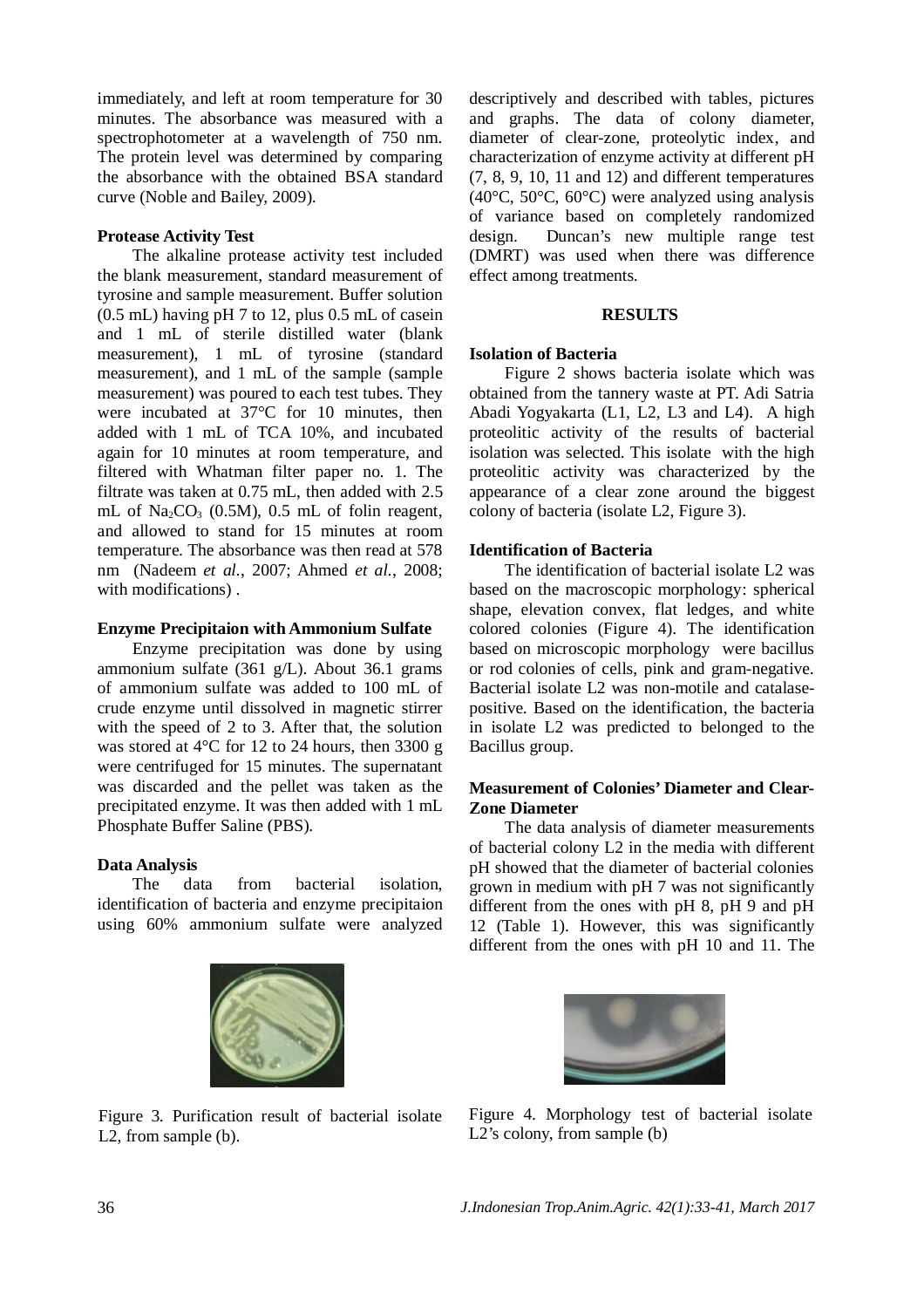media with different pH treatments showed significant difference in the size of the colonies' diameter after the treatment with pH 10. The best colonies' diameter was produced in medium with pH 10, while the medium with pH 12 had a decrease in the size of colonies' diameter. Based on the chart of the colonies' diameter (Figure 5), bacterial isolates L2 could grow well in medium with pH 10. Therefore, the bacteria in isolate L2 may be predicted to belonged to alkaliphilic group.

The diameter measurements of isolate L2's clear-zone in media with different pH showed that the diameter of clear-zone in the medium with pH 7 was not different significantly from the others with pH 8, pH 9 and pH 12. However, it was significantly different from to the others with pH 10 and 11. The clear zone's diameter in the medium with pH 8 was not different significantly from the others in media with pH 9, pH 10, pH 11 and pH 12, but different significantly to the others in the medium with pH 7. The best clear zone's diameter was produced in the medium with pH 11, thereby the enzyme produced by bacteria isolates L2 may be predicted as an alkaline protease enzyme.

### **Measurement of Proteolytic Index**

The measurement of proteolytic index aims to determine the ability of bacteria to have protease enzyme activity in a good quality (Syafie *et al.*, 2013). This was characterized by the appearance of clear-zone around bacterial colonies. The proteolytic index of bacterial isolate L2 was not affected by treatment of different media (Table 1). This means that the different pH treatments applied to the media did not affect the proteolytic index of bacterial isolate L2.

### **Protease Enzyme Characterization**

The different pH did not effect on the enzyme activity unit and the enzyme specific activity (Table 2). The highest enzyme activity unit and enzyme specific activity could be seen at pH 11. This showed that the optimum enzyme activity of isolate L2 was at pH 11. The enzyme activity based on different temperature had no significant difference (Table 3). However, the

Table 1. Measurement Results of Colony's Diameter, Clear-zone's Diameter and Proteolytic Index of L2

| Parameters                                                                                                                     | pΗ |                                                                                                 |                                                         |    |  |     |  |
|--------------------------------------------------------------------------------------------------------------------------------|----|-------------------------------------------------------------------------------------------------|---------------------------------------------------------|----|--|-----|--|
|                                                                                                                                |    | x                                                                                               | Q                                                       | 10 |  | 12. |  |
| Colony's diameter                                                                                                              |    | $2.56\pm0.67^a$ $2.66\pm0.40^a$ $2.57\pm0.38^a$ $3.48\pm0.26^b$ $3.38\pm0.52^b$ $2.68\pm0.35^a$ |                                                         |    |  |     |  |
| Clear-zone's diameter $3.48\pm0.68^a$ $3.96\pm0.61^{ab}$ $3.71\pm0.45^{ab}$ $4.39\pm0.23^b$ $4.43\pm0.31^b$ $3.86\pm0.21^{ab}$ |    |                                                                                                 |                                                         |    |  |     |  |
| Proteolytic index <sup>ns</sup> $2.39\pm0.10$ $2.45\pm0.10$                                                                    |    |                                                                                                 | $2.45\pm0.05$ $2.27\pm0.09$ $2.33\pm0.14$ $2.45\pm0.15$ |    |  |     |  |

Mean with different superscript in the same indicate significantly different  $(P<0.05)$ ; ns: non-significant  $(P>0.05)$ .

Table 2. Test Results of Enzyme Unit Activity and Enzyme Specific Activity in Bacterial Isolate L2 Based on pH Treatments.

| Parameters                                  | pH                                |                                   |  |    |                                                                     |    |  |
|---------------------------------------------|-----------------------------------|-----------------------------------|--|----|---------------------------------------------------------------------|----|--|
|                                             |                                   |                                   |  | 10 |                                                                     | 12 |  |
| Enzyme unit<br>activity(U/mL) <sup>ns</sup> |                                   | $39.48 \pm 2.29$ $39.11 \pm 1.27$ |  |    | $40.89 \pm 3.28$ $42.69 \pm 2.26$ $45.18 \pm 1.77$ $37.69 \pm 1.27$ |    |  |
| Enzime specific<br>activity $(U/mg)^{ns}$   | $37.73 \pm 2.18$ $37.39 \pm 1.21$ |                                   |  |    | $39.1\pm3.14$ $40.81\pm2.17$ $43.19\pm1.69$ $36.88\pm2.42$          |    |  |
|                                             |                                   |                                   |  |    |                                                                     |    |  |

Mean with different superscript in the same indicate significantly different (P<0.05); ns: non-significant  $(P>0.05)$ .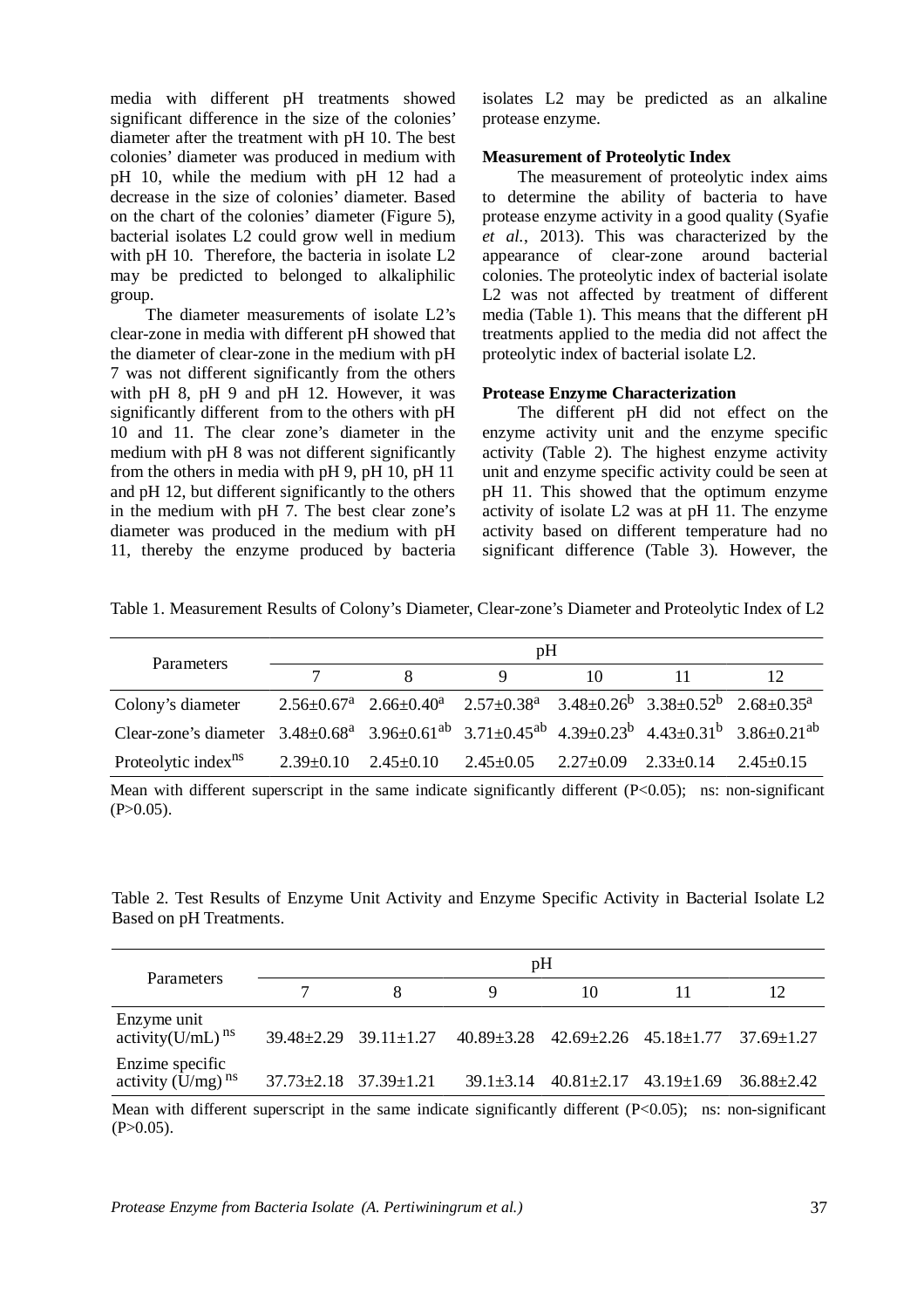|                                        | Temperature $(C)$ |                  |                  |  |  |  |
|----------------------------------------|-------------------|------------------|------------------|--|--|--|
| <b>Parameters</b>                      | 40                | 50               | 60               |  |  |  |
| Enzyme unit activity $(U/mL)^{ns}$     | $54.02 \pm 1.89$  | $49.20 \pm 2.40$ | $50.00 \pm 2.52$ |  |  |  |
| Enzyme specific activity $(U/mg)^{ns}$ | $51.65 \pm 1.80$  | $47.05 \pm 2.29$ | $47.81 \pm 2.42$ |  |  |  |

Table 3. Enzyme Activity Based on Temperature Treatments

Mean with different superscript in the same indicate significantly different (P<0.05); ns: non-significant  $(P>0.05)$ .



Figure 5. Colony's diameter and clear-zone's diameter of bacterial isolate L2 in agar medium with pH treatments. The symbols represent immobilized colony's diameter  $(\blacklozenge)$  and clearzone's diameter  $(\blacksquare)$ .

enzyme activity may be optimum at 40°C. This indicates that the enzyme of isolate L2 may work optimally at 40°C.

### **Enzyme Precipitation with 60% Ammonium Sulfate**

The results of activity measurement showed that the crude enzyme unit which had been precipitated with 60% ammonium sulfate had higher activity, namely 75.8 U/mL, when compared to the activity of crude enzyme unit without precipitation.

### **DISCUSSION**

The bacterial isolate L2 may have the best proteolytic activity. The proteolytic activity of bacterial isolates were characterized by the presence of clear-zone surrounding the bacterial

colonies. With the bacterial extracellular proteolytic enzymes, the casein will be hydrolyzed into peptides and amino acids that dissolved in the medium. The disappearance of casein particles in skim milk media was characterized by lysis zone (clear-zone) around bacterial colonies (Thanikaivelan *et al.*, 2004; Pakpahan, 2009). Based on the identification of bacterial isolate L2, the bacteria may be the class of Bacillus. The characteristics of Bacillus bacteria are rod or bacillus-shaped, not moving or non-motile (Gupte, 1990)

The bacterial isolate L2 had a clear zone around the colony (Figure 3). The level of proteolytic enzyme activity was indicated by the wide clear zone. However, the activity level of proteolytic enzymes which remodel the protein in solid medium may not be identified and measured quantitatively. The hydrolysis activity is qualitatively an illustration of the ability of proteolytic bacterial isolates to remodel protein by comparing the size of the clear zone around the colony with the diameter of the colony (Widhyastuti *et al.,* 2001). The results of protein polymer remodeling are shown by a clear zone which marks the reformation of the protein into peptides and amino acids compounds that are dissolved in the medium.

Protease enzymes may be divided into acidic, neutral and alkaline proteases based on their optimum pH (Nadeem *et al.*, 2007). The pH range from 8 to 12 can be categorized as alkaline protease. Thus, the protease enzyme produced by isolate L2 was an alkaline since the enzyme activity showed a high level (Figure 6) and worked optimally at alkaline pH (pH 11). The best protease enzyme activity could be achieved at  $40^{\circ}$ C (Figure 7). In general, any enzyme shows a maximum activity at certain temperature (Baehaki *et al.,* 2011). The activity will increases in line with the increasing temperature until the optimum temperature is reached. However, the high temperature will affect the substrate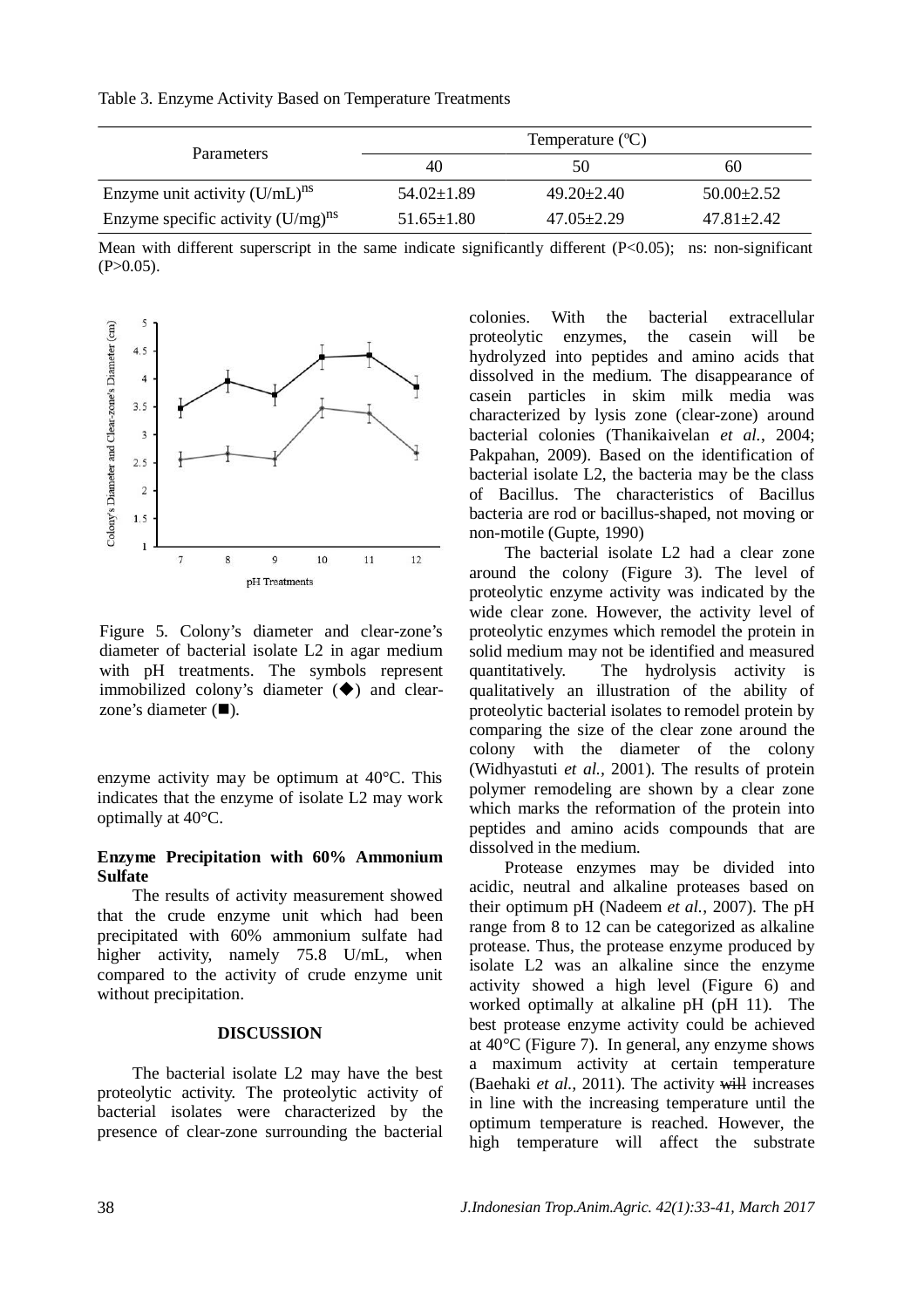

Figure 6. Enzyme unit activity and enzyme specific activity based on pH treatments. The symbols represent immobilized enzyme unit activity (U/mL)  $(\blacklozenge)$  and enzyme specific activity  $(U/mg)$  ( $\square$ ).



Figure 7. Enzyme unit activity and enzyme specific activity based on temperature treatments. The symbols represent immobilized enzyme unit activity (U/mL)  $(\blacklozenge)$  and enzyme specific activity  $(U/mg)$  ( $\square$ ).

conformational changes so that the active side of the substrate faces barriers to enter the enzyme active site and cause a decrease in enzyme activity.

Enzyme precipitation with ammonium sulfate is one of the ways to purify the proteins through a salt deposition process (Fatoni *et al.,* 2008). The fractionation was conducted with ammonium sulfate saturation of 15%, 30%, 45% and 60%. The protease purification of

Staphyllococcus sp showed that the fraction with 60% degree of saturation had the highest activity. Therefore, the concentration of ammonium sulfate used in the study was 60%. The crude enzyme unit which had been precipitated with 60% ammonium sulfate had the higher activity level, namely 75.8 U/mL, when compared to the activity of the crude enzyme unit without precipitation. Te protease enzyme activity of Aspergillus niger precipitated using ammonium sulfate has the enzyme unit activity of 69.3 U/mL and the enzyme specific activity of 27.07 U/mg (Devi *et al.,* 2008).

### **CONCLUSION**

The morphology of the colony from isolat L2 was circle, white, flat ledges and convex elevation, the basal cell morphology was red, Gram-negative, non-motile, and catalase positive. The biggest diameter of bacterial colony and the clear zone was obtained in the medium with pH of 10 and 11. The highest enzymatic activity was at pH 11 with the enzymatic activity unit  $45.18 \pm 1.77$ U/mL and the specific activity  $43.19 \pm 1.69$  U/mg, while at temperature 40°C, the enzymatic activity unit is  $54.02 \pm 1.89$  U/mL and the specific activity is  $51.65 \pm 1.8$  U/mg.

### **REFERENCES**

- Ahmed, S.A., R.A. Al-domany, N.M.A. El-Shyeb, H.H. Radwan and S.A. Saleh. 2008. Optimization, immobilization of extracellular alkaline protease and characterization of its enzymatic properties. Res. J. Agr. Biol. Sci. 4: 434-446.
- Agrawal, D., P. Patidar, T. Banerjee and S. Patil. 2004. Production of alkaline protease by *Penicillum* sp. under SSF conditions and its application to soy protein hydrolysis. Process Biochemistry, 39: 977-981.
- Alexander, K.T.W., D.R. Corning, N.J. Cory, V.J. Donohue and R.L. Sykes. 1991. Environmental and safety issues-clean technology and environmental auditing. J. Soc. Leather Technol. Chem. 76: 17–23.
- Baehaki, A., Rinto dan A. Budiman. 2011. Isolasi dan karakterisasi protease dari bakteri tanah rawa Indralaya, Sumatera Selatan [Isolation and characterization of proteases from Indralaya soil swamp bacteria, Soulth Sumatera]. J. Teknol. dan Industri Pangan. 22: 10-16.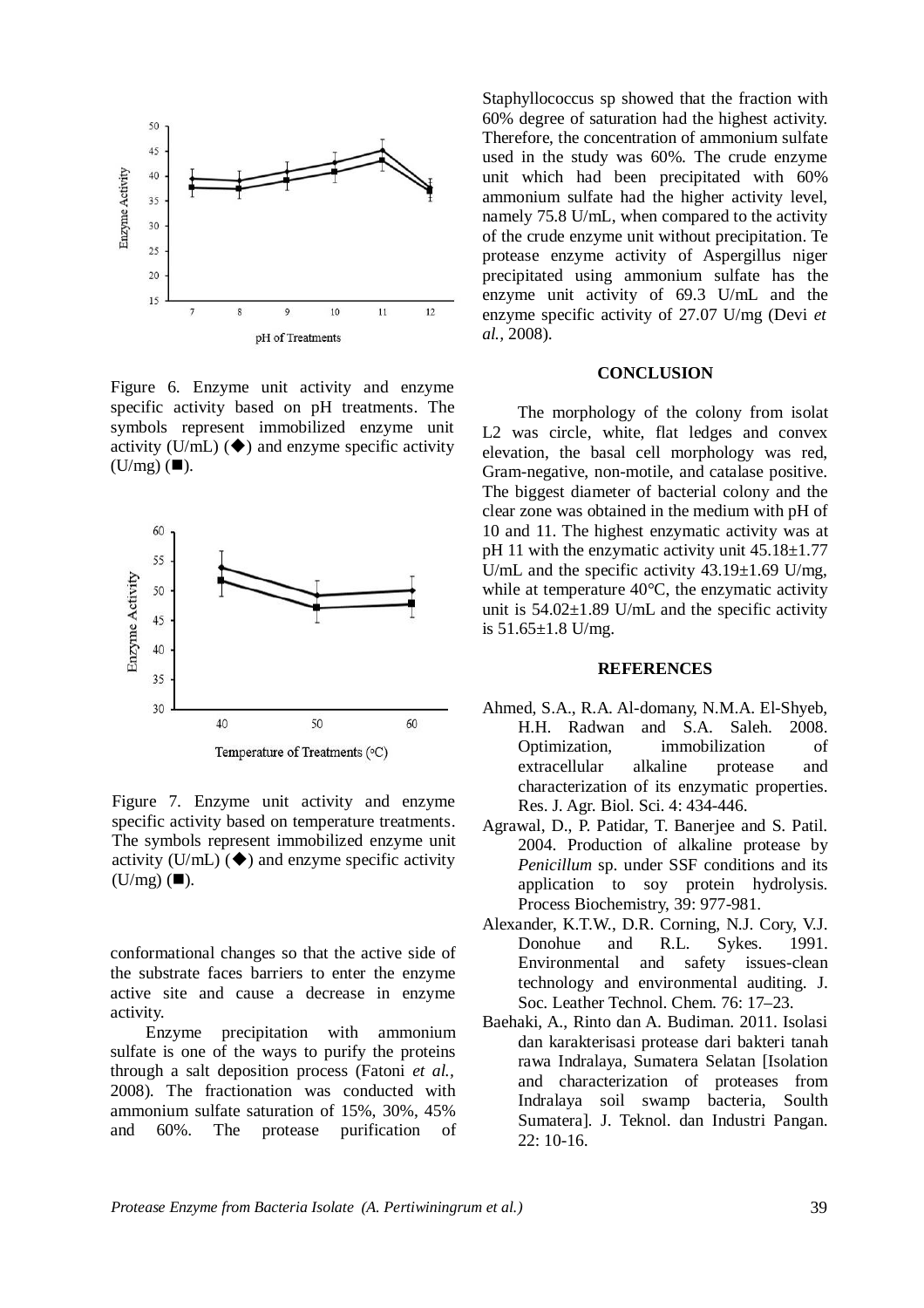- Devi, K.M., A.R. Banu, G.R. Gnanaprabhal, B.V. Pradeep and M. Palaniswamy. 2008. Purification, characterization of alkaline protease enzyme from native isolate *Aspergillus niger* and its compatibility with commercial detergents. Indian J. Sci. Technol. 1: 1-6.
- Fatoni, A., Zusfahair dan P. Lestari. 2008. Isolasi dan karakterisasi protease ekstraseluler dari bakteri dalam limbah cair tahu. Jurnal Natur Indonesia, 10: 83-88.
- Fuad, A.M., R. Rahmawati dan N.R. Mubarik. 2004. Produksi dan karakterisasi parsial protease alkali termostabil *Bacillus thermoglucosidasius* AF-01. Jurnal Mirobiologi Indonesia. 9:29-35.
- Gupte, S. 1990. Mikrobiologi Dasar. Binarupa Aksara. Jakarta.
- Kumari, S. 2014. Extracellular protease enzyme production using *Micrococcus luteus-4, Staphylococcus hyicus*, *Micrococcus luteus-1*, *Pasteurella pneumotrop* and *Micrococcus sp.* isolated from water reservoirs. Int. J. Curr. Microbiol. App. Sci., 3: 772-784.
- Miyamoto, K., H. Tsujibo, E. Nukui, H. Itoh, Y. Kaidzu and Y. Inamori. 2002. Isolation and characterization of the genes encoding two metalloproteases (MprI and MprII) from a marine bacterium, *Alteromonas sp.* strain O-7. Biosci. Biotecnol. Biochem., 66: 416- 21.
- Nadeem, M. J.I. Qazi, S. Baig and Q. Syed. 2007. Studies on commercially important alkaline protease from *Bacillus lichniformis* N-2 isolated from decaying organic soil. Turk. J. Biochem. 32: 171-177.
- Noble, J.E. and M.J.A. Bailey. 2009. Quantitation of Protein. Methods Enzymol. 463: 73-95.
- Pakpahan, R. 2009. Isolasi Bakteri dan Uji Aktivitas Protease Termofilik dari Sumber Air Panas Sipoholon Tapanuli Utara Sumatera Utara. MP Tesis. Sekolah Pascasarjana Universitas Sumatera Utara. Medan.
- Rahayu, K. 1991. Isolasi dan Pengujian Aktivitas Enzim. PAU Pangan dan Gizi. Universitas Gadjah Mada Press. Yogyakarta.
- Rajasa, H. 2003. Opening speech: 3nd Conference on Industrial Enzyme and Biotechnology. Technology and Business Opportunity for Industrial Enzyme in Harmony with Environment. Agency for the Assessment and Application of Technology (BPPT). Jakarta, October 6-7, 2003.
- Rao, M.B., A.M. Tanksale, M.S. Ghatge and V.V.

Deshpande. 1998. Molecular and biotechnological aspect of microbial proteases. Microbiol. Mol. Biol. Rev. 62: 597–635.

- Schmidt, J., M. Müsken, T. Becker, Z. Magnowska, D. Bertinetti, S. Möller, B. Zimmermann, F.W. Herberg, L. Jänsch and S. Häussler. 2011. The *Pseudomonas aeruginosa* chemotaxis methyltrasferase CheR1 impacts on bacterial surface sampling. PLoS ONE, 6: e18184. doi:10.1371/journal.pone.0018184.
- Suhartono, M.T., 2000. Eksplorasi protease bakteri asal Indonesia untuk aplikasi industri dan riset bioteknologi. Prosiding Seminar Nasional Industri Enzim dan Bioteknologi II, pp. 125-133.
- Syafie, Y., S. Triatmojo dan A. Pertiwiningrum. 2013. Penggunaan protease *Aspergillus sp*. dan *Rhizopus sp.* dengan konsentrasi yang berbeda dalam tahapan *unhairing* terhadap kualitas fisik dan limbah cair pada penyamakan kulit domba [The utilization of *Aspergillus sp.* and *Rhizopus sp.* protease at different concentration in *unhairing* phase of tanning on physical quality of sheep leather and liquid waste]. Buletin Peternakan, 37: 198-206.
- Tejaswini, A.V.N., S. Ranjan and V. Sridevi. 2014. Extraction, partial purification and characterization of protease enzyme from isolated bacterium *bacillus subtilis* and optimization of few culture conditions. International Journal of Advanced Research, 2: 456-462.
- Thanikaivelan, P., J.R. Rao, B.U. Nair, and T. Ramasami. 2004. Progress and recent trends in biotechnological methods for leather processing. Trends in Biotechnology, 22: 181-188.
- Thomas, D.B. 1989. A Textbook of Industrial Microbiology. Second Edition. Sinauer Associates. Sunderland. USA.
- Vázquez, S.C., E. Hernández and W.P.M. Cormack. 2008. Extracellular proteases from the antarctic marine *Pseudoalteromonas sp.* P96-47 strain. Rev. Argent. Microbiol., 40: 63-71.
- Ward, O.P., M.B. Rao and A. Kulkarni. 2009. Proteases, Production. Applied Microbiology: Industrial, PP. 495-511.
- Widhyastuti, N. dan R.M. Dewi. 2001. Isolasi bakteri proteolitik dan optimasi produksi protease. Laporan Teknik Proyek